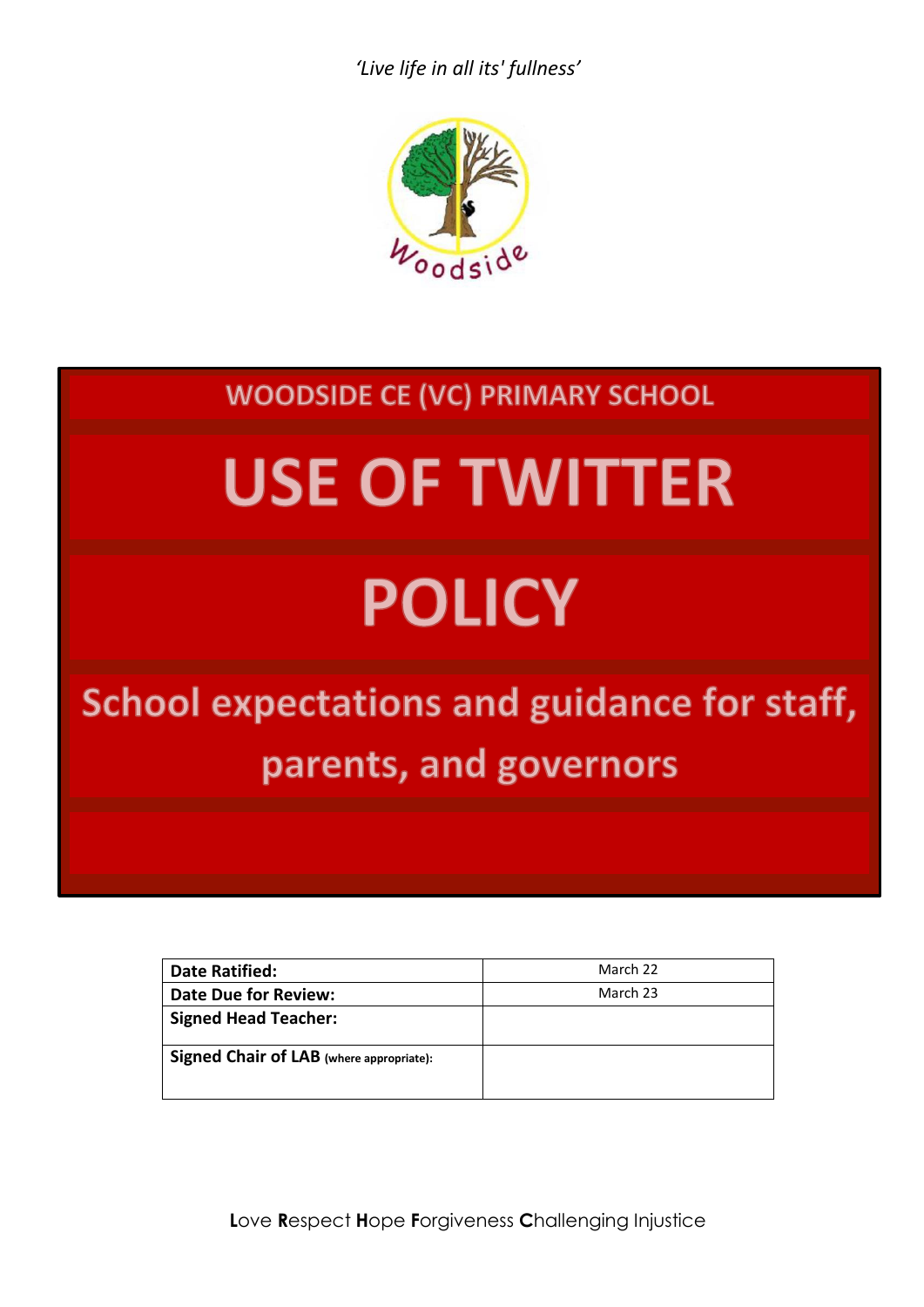#### **Rationale**

If Woodside Primary is not looking after its social media – someone else will!

In this technology rich world our pupils, parents, and the wider community we live in are using social media more and more as part of daily life. When agencies like Ofsted release new guidance on Twitter days before it appears elsewhere, it is important that staff at Woodside Primary School embrace Twitter. This will not only keep staff up to date with important changes that can impact learning in their classroom but also to connect with teachers across the globe who are sharing resources, ideas and discussing important aspects of education.

This policy will explain acceptable use of Twitter relating to**:**

#### **Woodside CofE Primary School twitter account: @woodsidecofe**

#### **Aims**

The aim of this policy is to explain acceptable use of Twitter relating to Woodside school Twitter account (@woodsidecofe) for staff, pupils, parents, and governors.

The policy will (therefore) aim to explain the purpose of Twitter in Woodside Primary School and the benefits that will arise from its proper use, whilst dealing with any potential pitfalls from using social media.

Woodside Primary School Twitter account will be used and followed principally by staff, parents, and other professionals to advertise the excellent work by staff, pupils, parents, and governors and to celebrate the success and achievements of the children. Similarly, it will also contain information detailing special events in school. The aim of this is to run alongside more traditional methods like sending letters home, the website and text service. Twitter will not be used to replace these current systems. Whilst using Twitter, all staff will demonstrate safe and responsible use of social media.

#### **What is Twitter?**

Twitter is a social media tool that currently has an age restriction of 13 years and above for its use. Twitter is used to communicate thoughts and ideas within 140 characters and usually references people, places and activities that tend to invite replies. Twitter accounts can follow other Twitter accounts or be followed by other Twitter accounts.

#### **Why will Woodside Primary School and staff be using Twitter?**

1. To share and show case the wonderful things happening at Woodside Primary School

2. For staff to enrich their own practice by keeping up to date with new educational practices, creative ideas and new initiatives

#### **Twitter etiquette**

Any Tweets from the official school account will be grammatically correct and will not contain text language like lol, gr8 or l8r. Some tweets may contain hashtags. Hashtags are things you can add to the end of your tweets like #edchat, #PrimaryRocks, that enable tweets to be added to a collection of other related tweets that are generally viewed by more people.

#### **Who can follow Woodside Primary School?**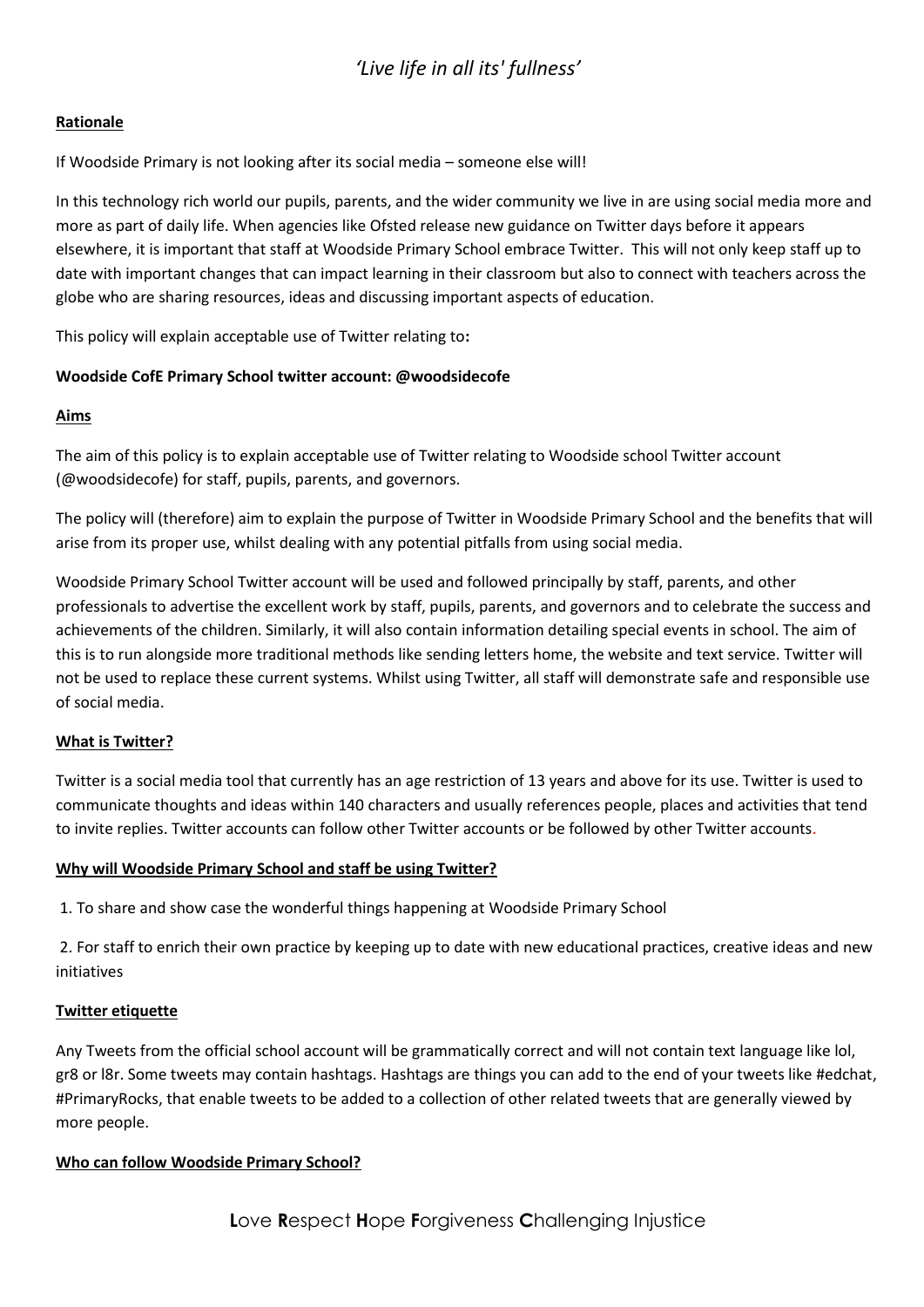Our account is a closed private account where staff, parents, governors and invited members of the community can request to follow us. The Headteacher is responsible for approval of requests. The Headteacher will be entirely responsible for access and use of our school twitter account. Parents will be encouraged to follow the official school account to receive the information the school is posting onto Twitter.

#### **Twitter control and usage**

The uploading of content will be controlled by members of the Senior Leadership Team. They alone will be responsible for password protection and uploading of content. The Woodside account will only tweet between the hours of 7am and 8pm between Monday and Friday. The only time tweets outside of this time will be for school events (e.g. football matches, residential trips, performances) or to share urgent school news (e.g. closures due to adverse weather). No private messages will be sent using this Twitter account. Any contact to followers should be made using other methods.

#### **Twitter followers**

At present, the Woodside Twitter account is open to all followers. However, we reserve the right to block accounts deemed inappropriate or offensive to ourselves and/or others. Staff wishing to follow the Woodside Twitter account may do so if their twitter account is a professional account with their school's name and is secure and private. Under no circumstances should staff members follow parents or students. Professional accounts should be used to advertise the school in a positive light and promote useful information to their followers.

To protect ourselves from inappropriate content being distributed into our news feeds, the Woodside account will not actively seek to follow other users. However, exceptions may be made where following an @ handle has obvious benefits to the school (children's author or an educational account). Once again, these will be decided on a case-bycase basis at the discretion of the user. The Twitter account should be used more as a distributor of information to those who follow it and not as a receiver of information.

#### **Inappropriate content and referencing**

Woodside Primary School welcomes any referencing, mentions, or interactions that promote the school in a positive light only. Therefore, Woodside Primary School deems any of the following as inappropriate:

- Offensive language or remarks aimed at the school, its staff, parents, governors, or others affiliated with the school
- Unsuitable images
- Content posted into its feed that is untruthful, opinion or gossip/slander based
- Images or text that infringe upon copyright
- Comments that aim to undermine the school or bring the school into disrepute or any of its staff, parents, governors, or others affiliated with the school

Any inappropriate content will be deleted, and its users will be removed, blocked, and, depending on the nature of the comment, reported to Twitter. Furthermore, incidents of a more serious nature may be reported to the police.

#### **Tweets and images - Safeguarding**